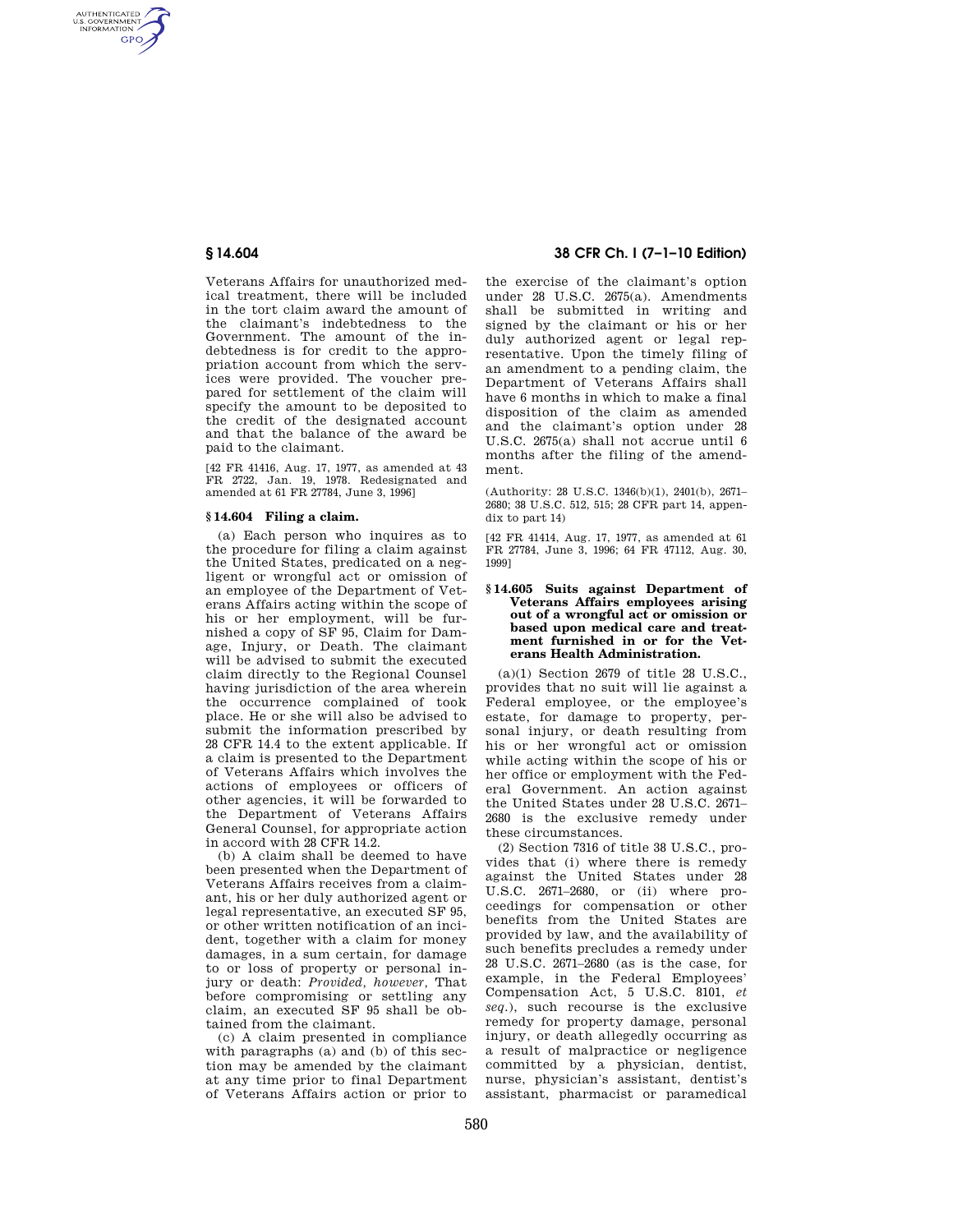## **Department of Veterans Affairs § 14.605**

(for example, medical and dental technicians, nursing assistants, and therapists), or other supporting personnel, while furnishing medical care and treatment in the exercise of duties in or for the Veterans Health Administration. Accordingly, a malpractice or negligence suit for property damage, personal injury, or death will not lie against such personnel under the circumstances set forth in this subparagraph.

(b) The Department of Justice will defend any civil action or proceeding brought in any court against persons referred to in paragraph (a) (1) or (2) of this section under the circumstances set forth therein. Accordingly, when a suit is filed against any employee of the Department of Veterans Affairs as a result of a wrongful act or omission arising out of employment with the Government, or as a result of furnishing medical or dental care and treatment in or for the Veterans Health Administration, the employee shall immediately forward a copy of all papers served on him or her to the Regional Counsel having jurisdiction over the area in which the employee works. The employee will also promptly forward to the appropriate Regional Counsel a signed statement indicating whether he or she desires the Department of Justice to provide representation, and to otherwise protect his or her interests as provided for by law. Even though there may not have been service, if an employee learns that a suit arising from either of the abovedescribed circumstances has been filed against him or her, the employee shall immediately so advise the appropriate Regional Counsel, provide the Regional Counsel with a brief description of the facts involved, and state whether he or she desires Federal intervention.

(c) Upon receipt of notice that suit has been filed against an employee of the Department of Veterans Affairs who is entitled to protection under 28 U.S.C. 2679 or 38 U.S.C. 7316, the Regional Counsel having jurisdiction over the place where the employee works will conduct a preliminary investigation, which will include an affidavit by the employee's supervisor as to whether the defendant-employee was acting in the scope of his or her employment

at the time of the incident, and a request from the defendant-employee for representation. The affidavit will contain a factual description of the employee's duties and responsibilities at the time of the incident and should describe the incident in question. Upon receipt of such information, the Regional Counsel will make a preliminary determination as to whether such suit comes within the provisions of either 28 U.S.C. 2679 or 38 U.S.C. 7316. The Regional Counsel will refer the matter to the appropriate U.S. Attorney with a recommendation as to whether the employee is eligible for protection under 28 U.S.C. 2679 or 38 U.S.C. 7316. The U.S. Attorney will decide whether the Department of Veterans Affairs employee is eligible for the protection. The Regional Counsel will submit to the General Counsel a preliminary report in duplicate containing the information furnished the U.S. Attorney. In all such cases, the Regional Counsel will conduct a complete investigation of the facts and law. Two copies of the investigation report will be sent to the General Counsel and one copy will be sent to the appropriate U.S. Attorney. The General Counsel, through the Regional Counsel, will keep the employee advised of the action being taken concerning the suit. In the event that the U.S. Attorney or the Department of Justice determines that the employee is not eligible for immunization pursuant to one of the aformentioned provisions, the General Counsel's office, through the Regional Counsel, will advise the employee and will call to his or her attention the discretionary conditional indemnification provisions of section 7316(e) of title 38 U.S.C.

(d) Where a civil action is commenced in a State court against a Department of Veterans Affairs employee, and the matter is within the purview of either 28 U.S.C. 2679, or 38 U.S.C. 7316, the Department of Justice will be asked to remove such suit to the appropriate Federal District Court before trial, where it will be deemed an action against the United States. The defendant employee will be dismissed from the suit. After such removal, the United States has available all defenses to which it would have been entitled if the action had originally been